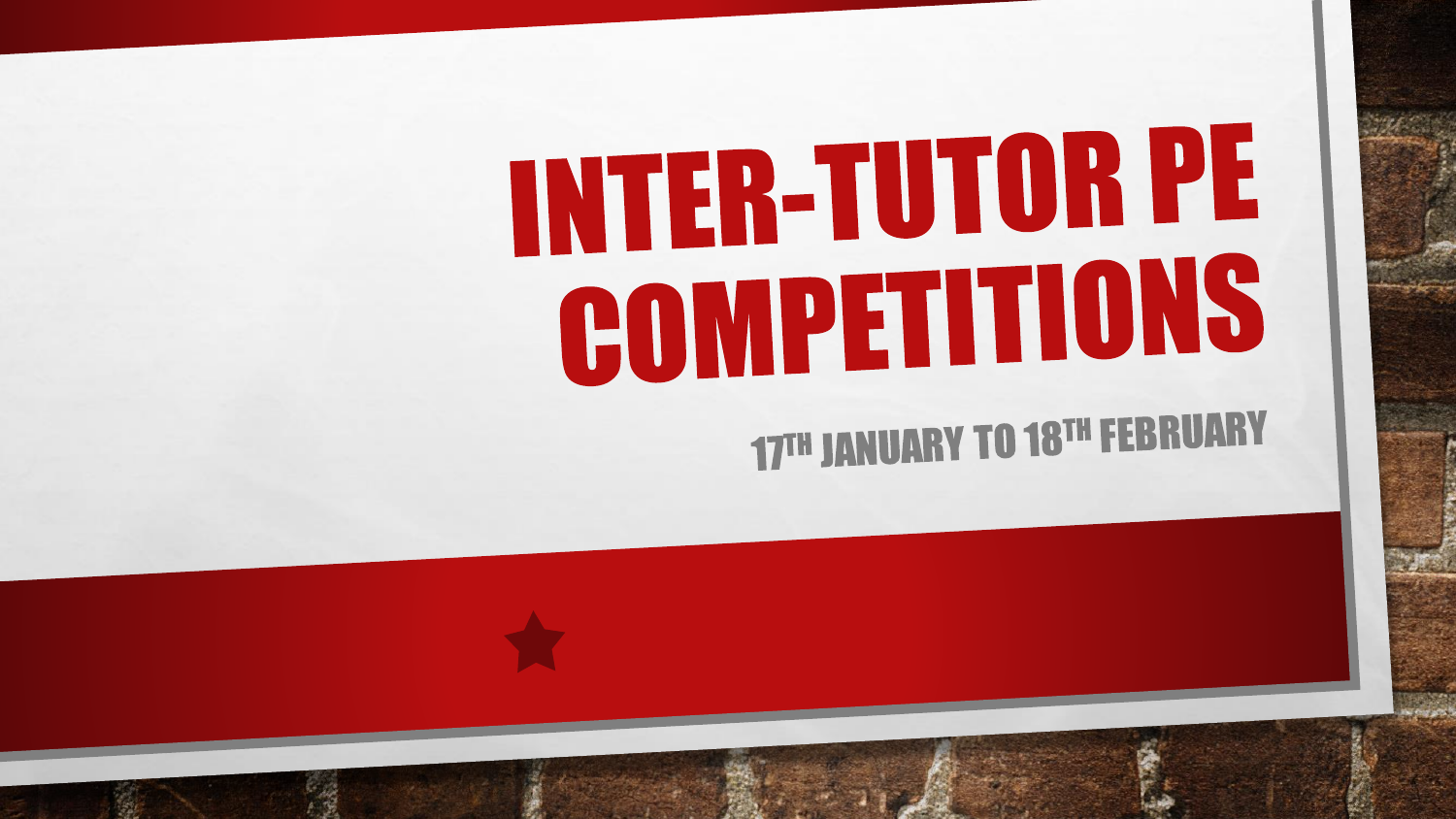# ITS YOUR TUTOR GROUPS TIME TO SHINE

- 1. DO YOU WANT TO PLAY SOME COMPETITIVE SPORT WITH AND AGAINST YOUR FRIENDS?
- 2. ARE YOU COMMITTED TO IMPROVING YOUR PE SKILLS?
- 3. DO YOU WANT TO MAKE A POSITIVE CONTRIBUTION TO YOUR TUTOR GROUP?
- **4. ARE YOU AFTER SOME CLASS CHARTS POSITIVES?**

#### IF THE ANSWER IS YES TO ANY OF THE ABOVE GET INVOLVED WITH OUR INTER TUTOR SPORTS PROGRAMME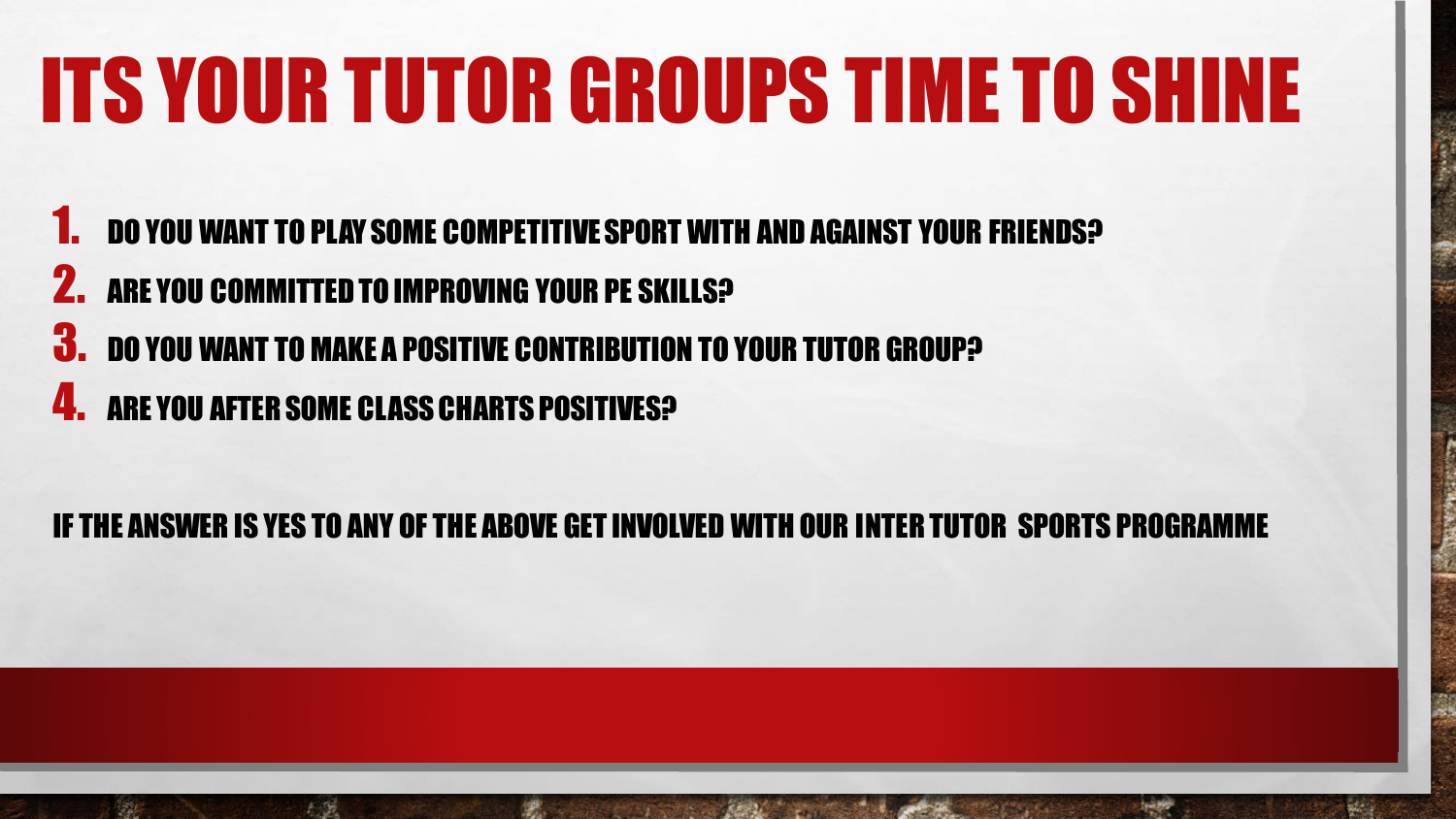### SCHEDULE- ALL ACTIVITIES TO TAKE PLACE IN THE SPORTS HALL 14:45-16:15

| <b>Year Group</b> | <b>Badminton</b><br><b>(doubles)</b> | <b>Indoor Sprints</b>     | <b>Football</b>          | <b>Basketball</b>        |
|-------------------|--------------------------------------|---------------------------|--------------------------|--------------------------|
| Year <sub>7</sub> | <b>Tuesday 18th Jan</b>              | Tuesday 25th Jan          | <b>Tuesday 1st Feb</b>   | <b>Tuesday 8th Feb</b>   |
|                   | <b>8 Players</b>                     | <b>6 Runners</b>          | <b>Teams of 7</b>        | <b>Teams of 6</b>        |
| Year <sub>8</sub> | <b>Wednesday 19th Jan</b>            | <b>Wednesday 26th Jan</b> | <b>Wednesday 2nd Feb</b> | <b>Wednesday 9th Feb</b> |
|                   | <b>8 Players</b>                     | <b>6 Runners</b>          | <b>Teams of 7</b>        | <b>Teams of 6</b>        |
| Year 9            | Thursday 20th Jan                    | Thursday 27th Jan         | <b>Thursday 3rd Feb</b>  | Thursday 10th Feb        |
|                   | <b>8 Players</b>                     | <b>6 Runners</b>          | <b>Teams of 7</b>        | <b>Teams of 6</b>        |